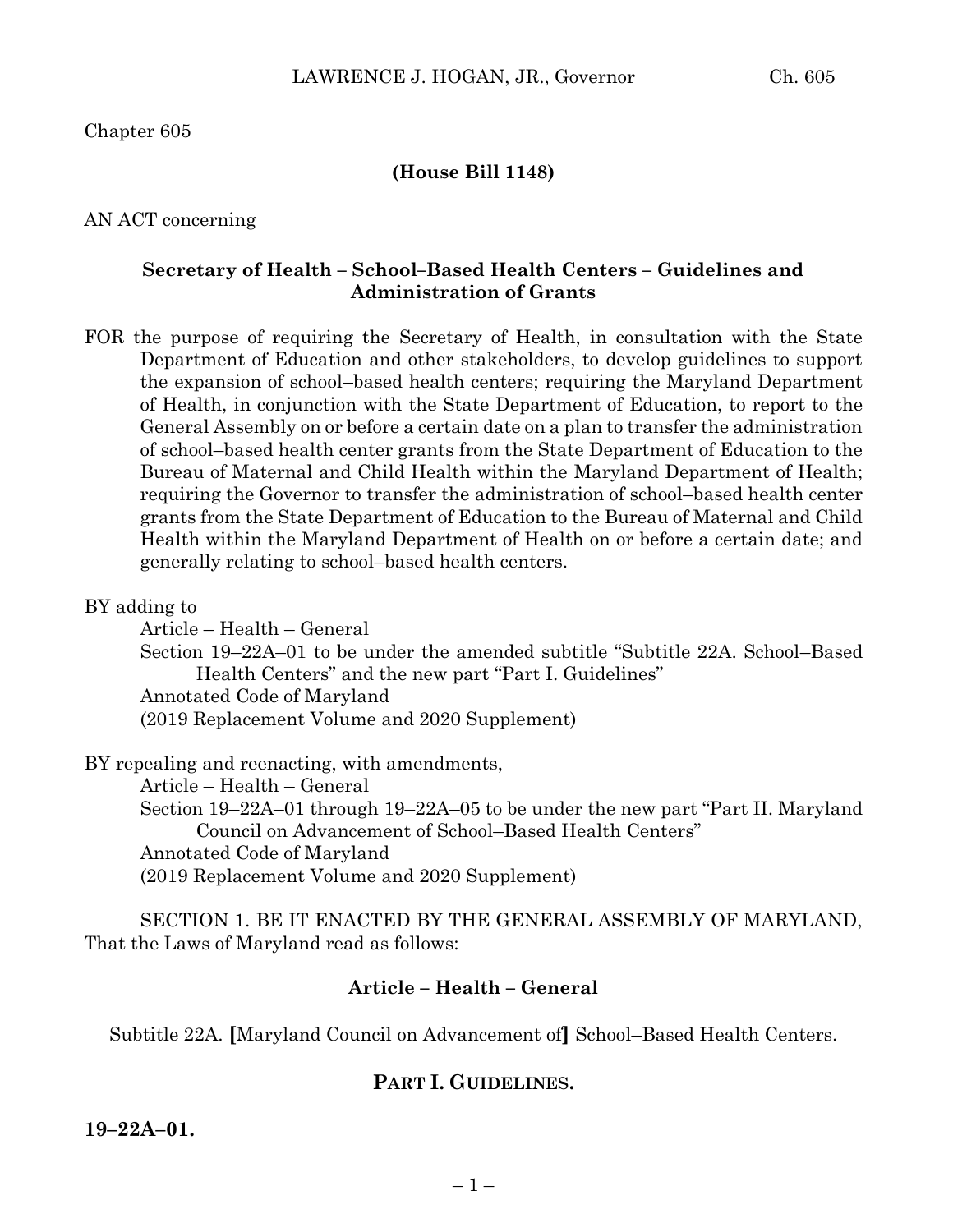**THE SECRETARY, IN CONSULTATION WITH THE STATE DEPARTMENT OF EDUCATION AND OTHER STAKEHOLDERS, SHALL DEVELOP GUIDELINES TO SUPPORT THE EXPANSION OF SCHOOL–BASED HEALTH CENTERS.**

**19–22A–02. RESERVED.**

**19–22A–03. RESERVED.**

# **PART II. MARYLAND COUNCIL ON ADVANCEMENT OF SCHOOL–BASED HEALTH CENTERS.**

# **[**19–22A–01.**] 19–22A–04.**

(a) In this subtitle the following words have the meanings indicated.

(b) "Commission" means the Maryland Community Health Resources Commission.

(c) "Council" means the Maryland Council on Advancement of School–Based Health Centers.

## **[**19–22A–02.**] 19–22A–05.**

(a) There is a Maryland Council on Advancement of School–Based Health Centers in the Department.

(b) The purpose of the Council is to improve the health and educational outcomes of students who receive services from school–based health centers by advancing the integration of school–based health centers into:

(1) The health care system at the State and local levels; and

(2) The educational system at the State and local levels.

(c) (1) Staff support for the Council shall be provided by the Commission.

(2) The Commission may seek the assistance of organizations with expertise in school–based health care or other matters within the duties of the Council provided in § **[**19–22A–05**] 19–22A–08** of this subtitle to provide additional staffing resources to the Commission and the Council.

### **[**19–22A–03.**] 19–22A–06.**

(a) The Council consists of the following 15 voting members and 6 ex officio members: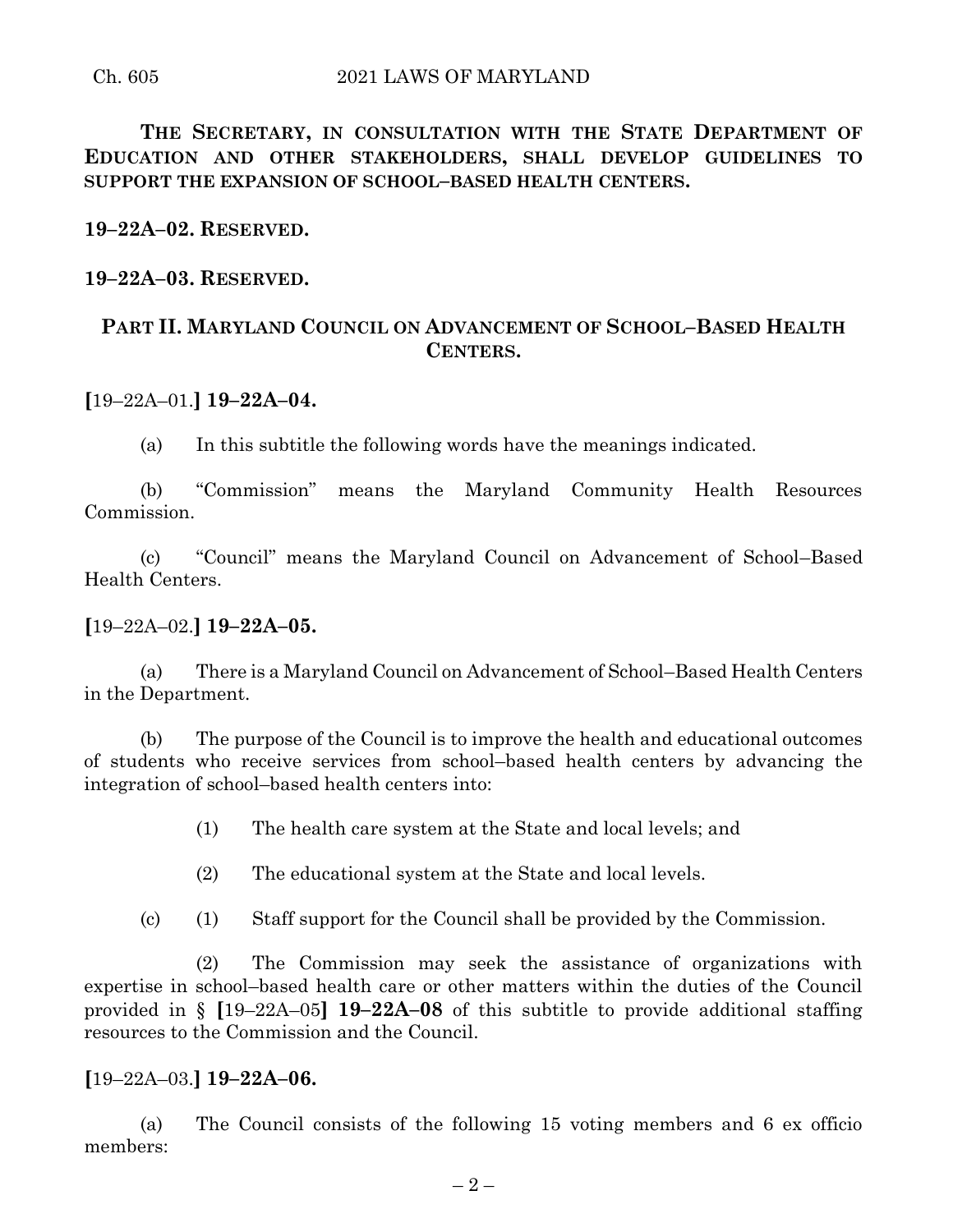(1) One member of the Senate of Maryland, appointed by the President of the Senate, as an ex officio member;

(2) One member of the House of Delegates, appointed by the Speaker of the House, as an ex officio member;

(3) The Secretary of Health, or a designee of the Secretary, as an ex officio member;

(4) The State Superintendent of Schools as an ex officio member;

(5) The Executive Director of the Maryland Health Benefit Exchange as an ex officio member;

(6) The Chairman of the Commission, or a designee of the Chairman, as an ex officio member; and

(7) The following 15 members, appointed by the Governor:

(i) The President of the Maryland Assembly on School–Based Health Care, or a designee of the President;

(ii) Three representatives of school–based health centers, nominated by the Maryland Assembly on School–Based Health Care:

1. From a diverse array of sponsoring organizations; and

2. For at least one of the representatives, from a nursing background;

(iii) One representative of the Public Schools Superintendents Association of Maryland;

(iv) One representative of the Maryland Association of Boards of Education;

(v) One elementary school principal of a school that has a school–based health center;

(vi) One secondary school principal of a school that has a school–based health center;

(vii) One representative of the Maryland Hospital Association;

(viii) One representative of the Maryland Association of County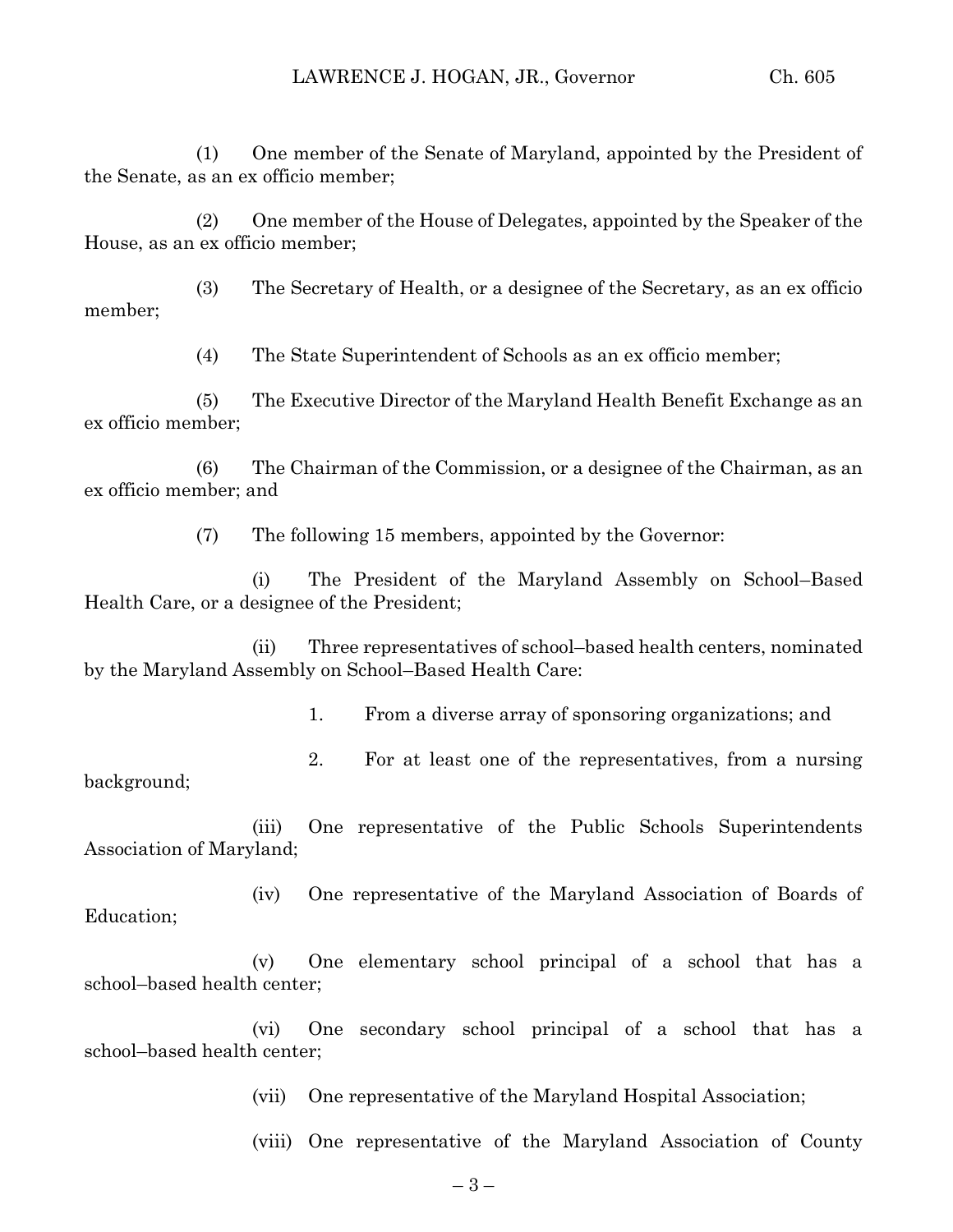Health Officers;

(ix) One representative of a federally qualified health center, nominated by the Mid–Atlantic Association of Community Health Centers;

(x) One representative of a managed care organization;

(xi) One representative of a commercial health insurance carrier;

(xii) One pediatrician, nominated by the Maryland Chapter of the American Academy of Pediatrics; and

(xiii) One parent or guardian of a student who utilizes services at a school–based health center.

(b) In making the appointments required under this section, the Governor shall ensure that the Council is representative of:

(1) The geographic regions of the State; and

(2) Minority populations of the State.

(c) (1) The term of a member appointed under subsection (a) of this section is 3 years.

(2) The terms of voting members are staggered as required by the terms provided for members of the Council on October 1, 2015.

(3) At the end of a term, a member shall continue to serve until a successor is appointed and qualifies.

(4) A member who is appointed after a term has begun shall serve for the rest of the term or until a successor is appointed and qualifies.

(d) The Governor shall appoint a successor in the event of a vacancy on the Council.

(e) From among the members of the Council, the voting members of the Council shall elect a chair for a 2–year term.

(f) A member of the Council may not receive compensation but is entitled to reimbursement for expenses under the Standard State Travel Regulations, as provided in the State budget.

**[**19–22A–04.**] 19–22A–07.**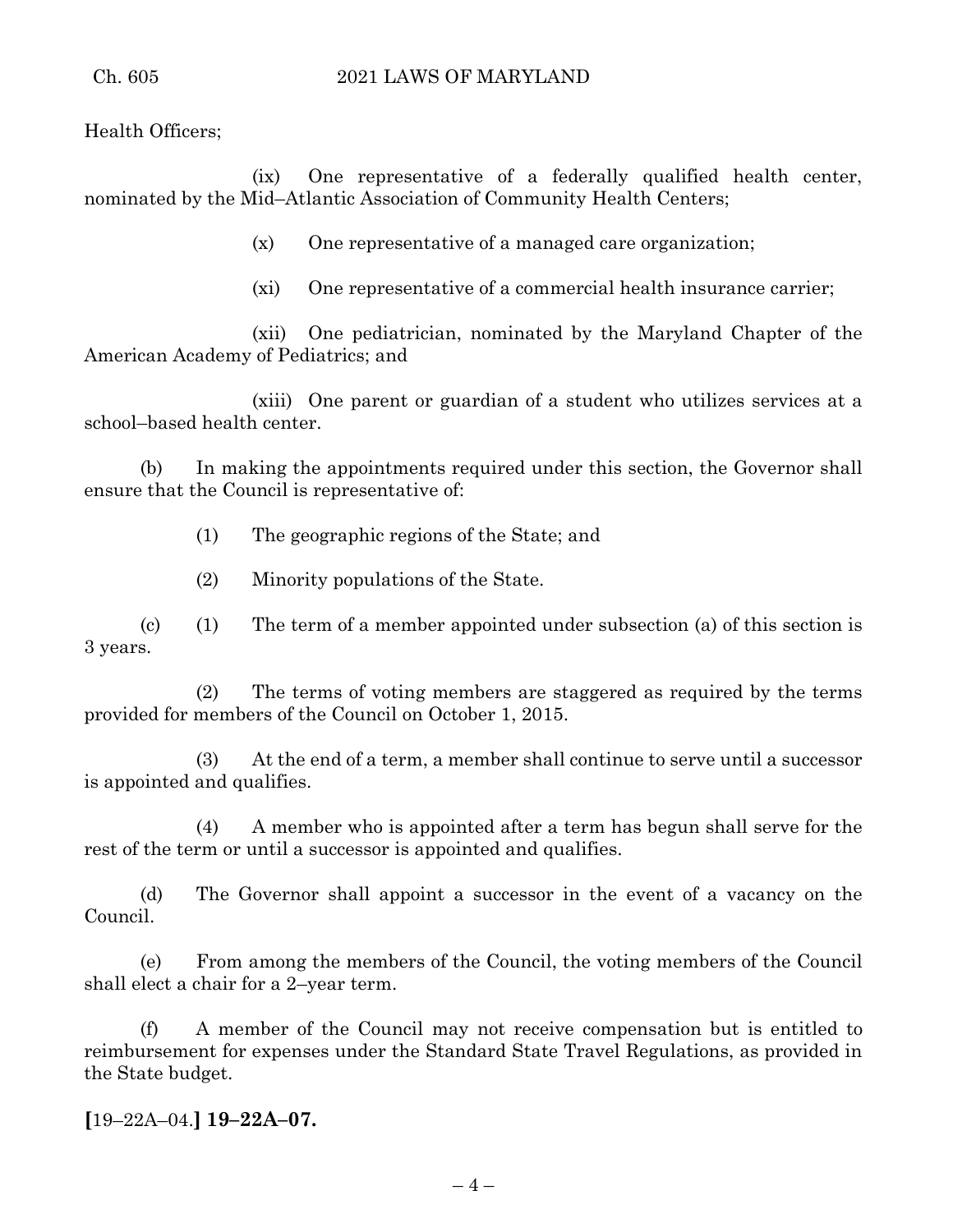(a) A majority of the members then serving on the Council is a quorum.

(b) The Council shall determine the times and places of its meetings and any other necessary operating procedures in accordance with the Open Meetings Act.

(c) (1) The Council may establish workgroups to advise the Council on specific issues, including behavioral health, oral health, and primary care.

(2) (i) The chair of the Council shall appoint the members of a workgroup established by the Council under paragraph (1) of this subsection.

(ii) The chair of the Council may appoint the following individuals to a workgroup:

1. Members of the Council with expertise in the issue to be studied; and

2. Members of the public, including consumers and stakeholder group representatives, with expertise in the area to be studied.

# **[**19–22A–05.**] 19–22A–08.**

(a) The Council shall develop policy recommendations to improve the health and educational outcomes of students who receive services from school–based health centers by:

(1) Supporting local community efforts to establish or expand school–based health center capacity in primary care, behavioral health, and oral health;

(2) Integrating school–based health centers into existing and emerging patient–centered models of care;

(3) Promoting the inclusion of school–based health centers in networks of managed care organizations and commercial health insurance carriers;

(4) Advancing the public health goals of State and local health officials;

(5) Promoting the inclusion of school–based health centers into networks of school health services and coordinated student service models for the range of services offered in school settings;

- (6) Supporting State and local initiatives to promote student success;
- (7) Reviewing and revising best practice guidelines; and

(8) Supporting the long–term sustainability of school–based health centers.